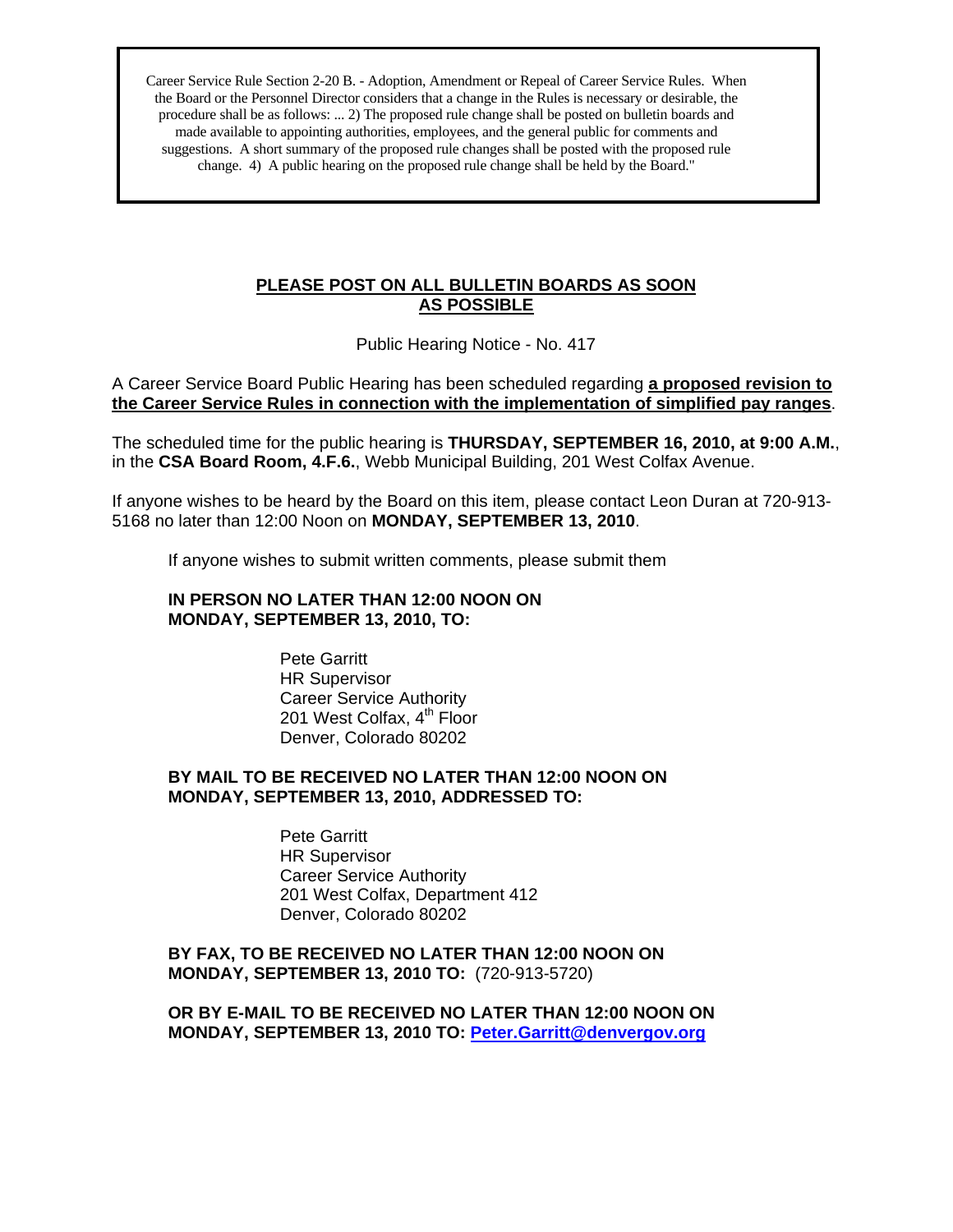# **PLEASE POST ON ALL BULLETIN BOARDS**

# **AS SOON AS POSSIBLE**

#### **RULE PROPOSAL 407B**

**TO: Appointing Authorities, Managers, and Employees** 

**FROM: Jeff Dolan, CSA Director**

**DATE: September 2, 2010** 

**SUBJECT: Proposed revision to the Career Service Rules in connection with the implementation of simplified pay ranges**

**THIS PROPOSED REVISION TO THE CAREER SERVICE RULES IS BEING POSTED FOR PUBLIC COMMENT AND HEARING TO BE HELD ON** 

**THURSDAY, SEPTEMBER 16, 2010, at 9:00 A.M.** 

**As part of the Total Compensation project, the City's current system of pay ranges divided into steps is being changed. Once new pay tables have been approved by the City Council in October of this year, all steps will be removed from pay ranges. Pay ranges will still be tied to a pay grade and assigned to job titles. Pay ranges will still have range minimums and range maximums as they do now. However, pay within each pay range will no longer be forced to fall upon a step. As a result, the Career Service Authority (CSA) is proposing that several Career Service Rules be revised in order to implement this change. Under this proposal, increases and decreases in pay which are mandated by the rules will be based on percentage changes rather than step changes. In addition to removing references to steps and replacing them with references to percentages, CSA is proposing the following changes:** 

- ¾ **'Entry rate' will be changed to 'range minimum'.**
- ¾ **'Maximum rate' will be changed to 'range maximum'.**
- ¾ **References to the 'Employee Internship Appointment' are being removed from Rule 9.**
- ¾ **A subsection is being added to Rule 9 explaining how pay will be set after a return from promotional probation.**

**If you would like to schedule a meeting with a member of Career Service Authority to discuss this proposal prior to the Public Hearing, please contact Pete Garritt at 720-913- 5671.**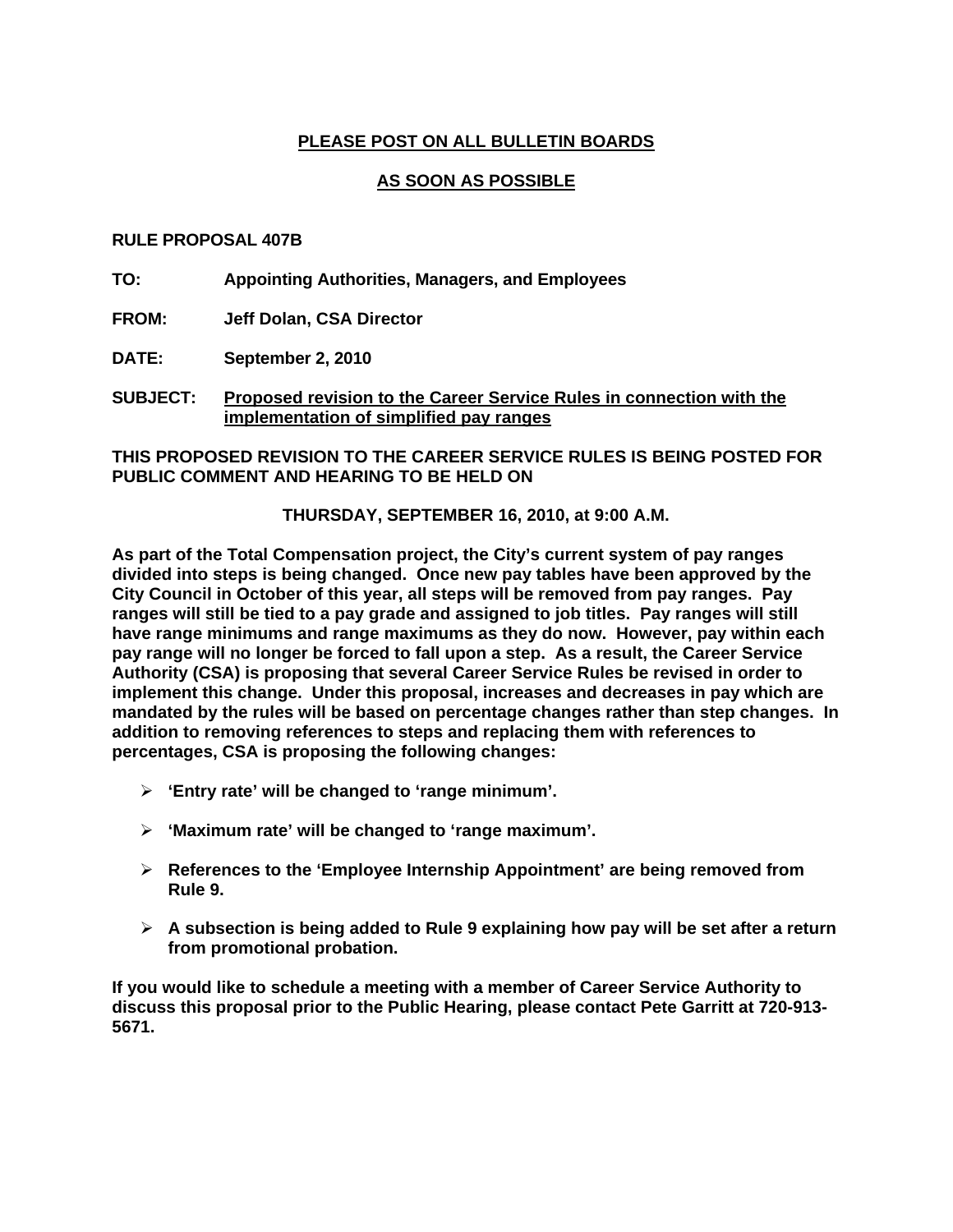# Section 3-5 Definitions

- A. Certification: The act of providing an appointing authority with one or more lists of candidates eligible to be hired into a particular vacancy.
- B. Demotion: An appointment of an employee to a position in a classification in which the entry rate *range minimum* of the pay *range* grade of the new classification is lower than the entry rate *range minimum* of the *pay range of the* classification previously held.
- C. Eligible candidate: An applicant for a vacant position who meets the criteria required for placement on a list.
- D. Examination: The Career Service Board is authorized to adopt, administer and enforce rules concerning competitive examinations of competence by the City Charter (See Appendix). The CSA may give one or all of the following kinds of examinations:
	- 1. Evaluation of experience and education;
	- 2. Written;
	- 3. Skill-based;
	- 4. Assessment interview; or
	- 5. Any other appropriate measures.
- E. Promotion: An appointment of an employee to a position in a classification in which the **entry rate range minimum** of the pay range for of the new classification is higher than the entry rate *range minimum* of the pay range for *of* the employee's current classification *previously held*.
- F. Recruitment: The process by which CSA solicits individuals to apply for positions within the Career Service.
- G. Re-employment: An appointment of a former employee to a position in the classification in which the employee was previously employed within the preceding five (5) years; or to a successor classification; or to any classification for which the employee is qualified, with the same entry rate *range minimum* or a lower entry rate *range minimum* as *than* the former classification, subject to the following conditions:
	- 1. Former employees whose separation was the result of a dismissal are not eligible for re-employment.
	- 2. An appointment that meets the definition of a re-instatement in Rule 5 **APPOINTMENTS AND STATUS** is not a re-employment appointment.
	- 3. In order to determine eligibility for re-employment into a successor classification, the Career Service Personnel Director ("Personnel Director") may, on a case-by-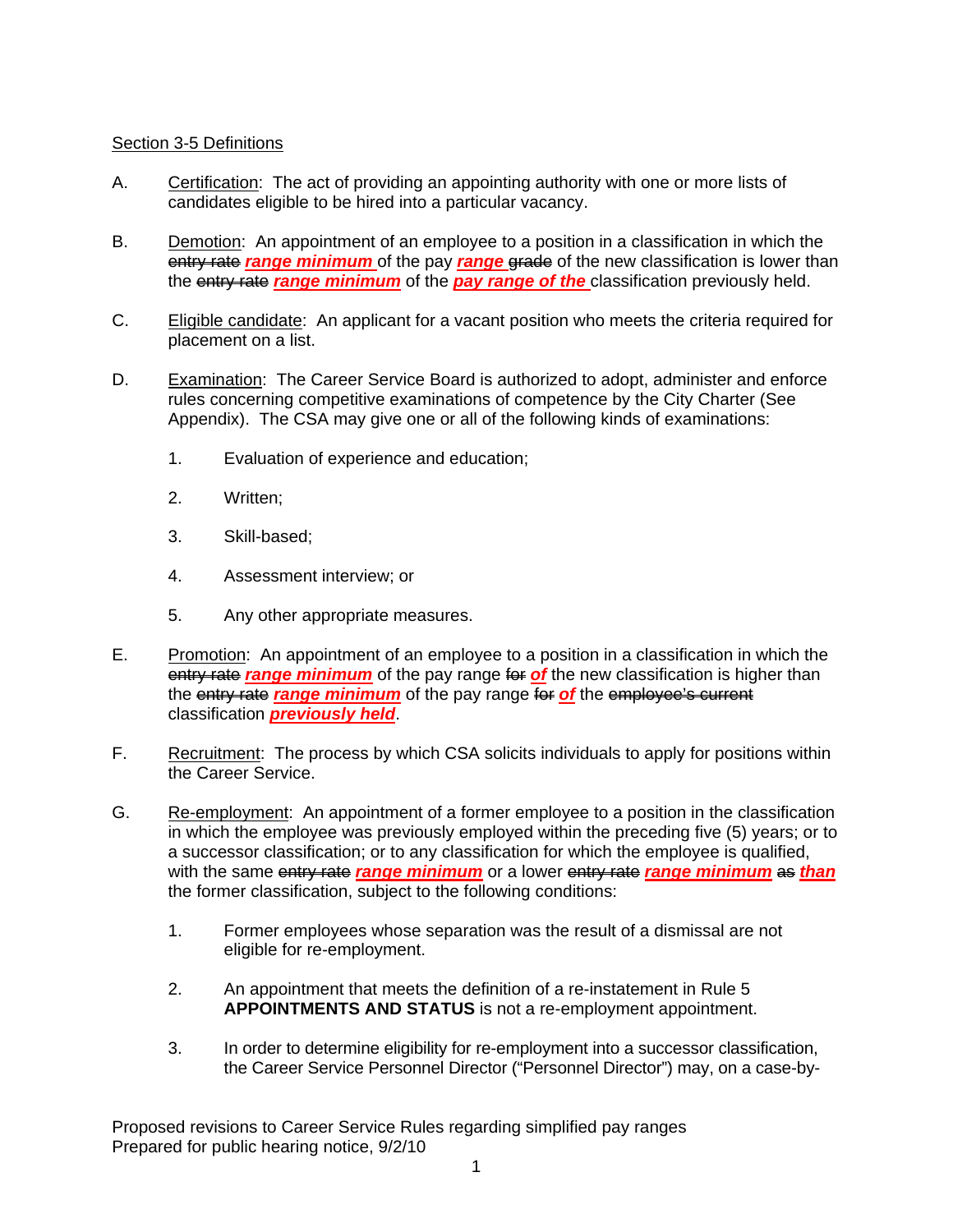case basis, review the duties previously performed as well as classification and pay.

- H. Re-promotion: A promotion of an employee to a position in a higher classification in which the employee was previously employed within the preceding five (5) years, or to a successor classification; or to any classification for which the employee is qualified, with the same entry rate or an intervening entry rate *range minimum* as the former classification. Appointments that meet the definition of a promotional re-instatement in Rule 5 **APPOINTMENTS AND STATUS** are not re-promotions.
- I. Transfer: An appointment of an employee from a position in one classification to a different position in a classification with the same entry rate *range minimum*:
	- 1. In a different department or agency; or
	- 2. In a different classification in the same department or agency.

---------------------------------------------------------

### Section 5-70 Types of Appointments

# 5-71 Appointments of Applicants Who Are Not in the Career Service

- A. Employment appointment: An appointment made as a result of certification of an employment list in accordance with Rule 3 **SELECTION**.
- B. Re-instatement appointment: An appointment of a former employee who had been laid off or who resigned in lieu of a lay-off, which is made as a result of certification from a re-instatement list in accordance with Rule 3 **SELECTION**.
- C. Re-employment appointment: An appointment of a former employee to a position in the classification in which the employee was previously employed within the preceding five (5) years; or to a successor classification; or to any classification for which the employee is qualified, with the same entry rate *or lower range minimum than* as the former classification or a lower entry rate, subject to the following conditions:
	- 1. Former employees whose separation was the result of a dismissal are not eligible for re-employment;
	- 2. An appointment that is a re-instatement is not a re-employment;
	- 3. In order to determine eligibility for re-employment into a successor classification, the Personnel Director may, on a case-by-case basis, review the duties previously performed as well as classification and pay; and
	- 4. A former employee who is re-employed shall serve in an employment probationary status.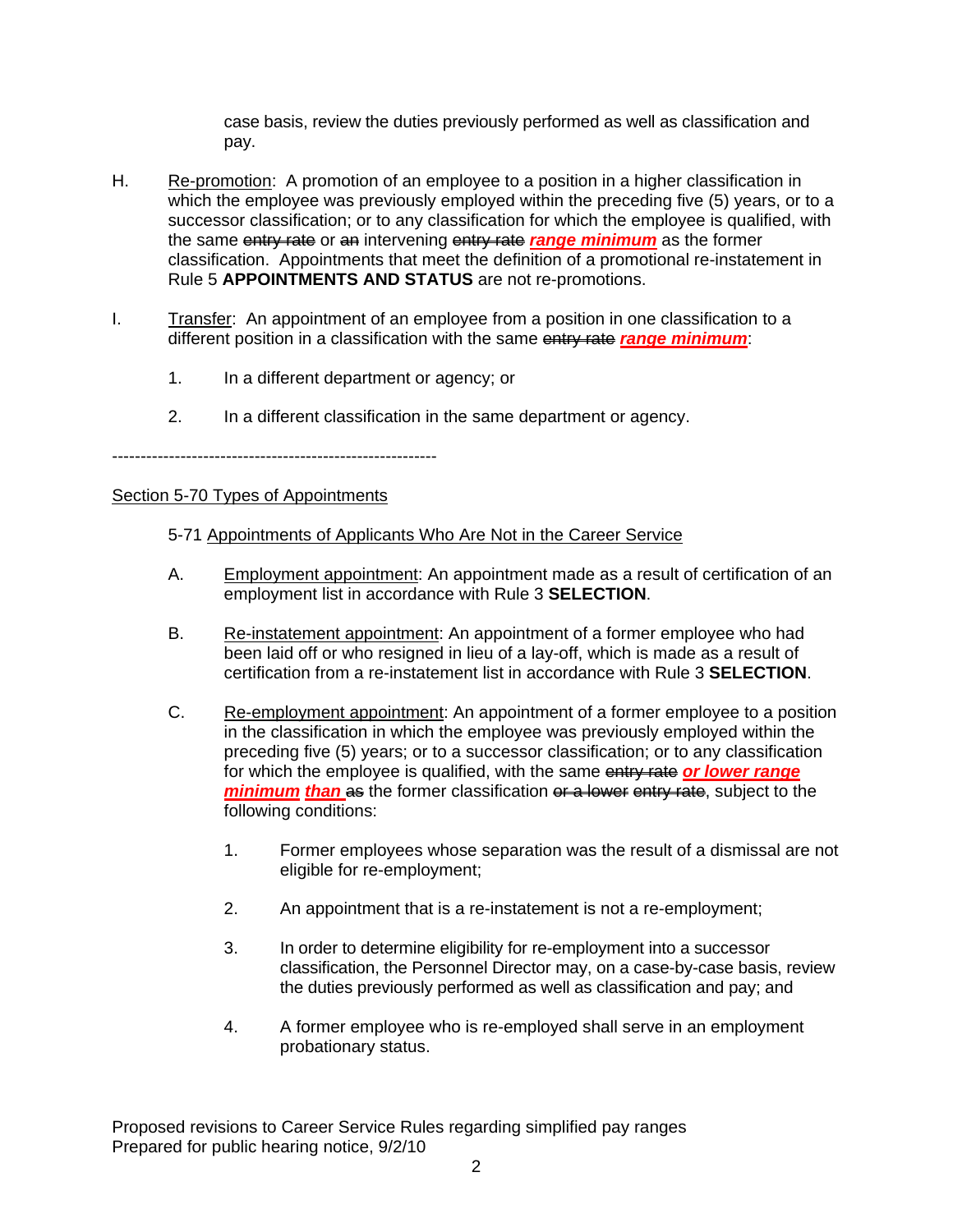# 5-72 Appointments of Employees Who Are in the Career Service

- A. Promotional appointment*:* An appointment of an employee to a position in a classification in which the entry rate *range minimum* of the pay range for the new classification is higher than the entry rate *range minimum* of the pay range for the employee's current classification.
- B. Promotional re-instatement appointment: An appointment of an employee who has been demoted in lieu of lay-off which is made as a result of certification from a re-instatement list in accordance with Rule 3 **SELECTION**.
- C. Re-promotional appointments: A promotional appointment of an employee to a different position in a higher classification in which the employee was previously employed within the preceding five (5) years; or to a successor classification; or to any classification for which the employee is qualified, with the same entry rate or an intervening entry rate *range minimum* as the former classification, subject to the following conditions:
	- 1. Appointments that are promotional re-instatements are not re-promotions;
	- 2. In order to determine eligibility for re-promotion into a successor classification, the Personnel Director may, on a case-by-case basis, review the duties previously performed as well as classification and pay; and
	- 3. An employee who is re-promoted shall serve in a promotional probationary status.
- D. Transfer appointment: An appointment of an employee from a position in one classification to a different position in a classification with the same entry rate *range minimum*:
	- 1. In a different agency; or
	- 2. In a different classification in the same agency.
- E. Demotion appointment: An appointment of an employee to a position in a classification in which the entry rate *range minimum* of the pay *range* grade of the new classification is lower than the entry rate *range minimum* of the *pay range of the* classification previously held. However, this transaction shall not apply when an employee returns from promotional probation*.*
- F. Return from promotional probation appointment: Change of a career status employee serving promotional probation to a position in the class from which promoted within the agency from which promoted. (Effective December 3, 1981, Rules Revision Memo 25B).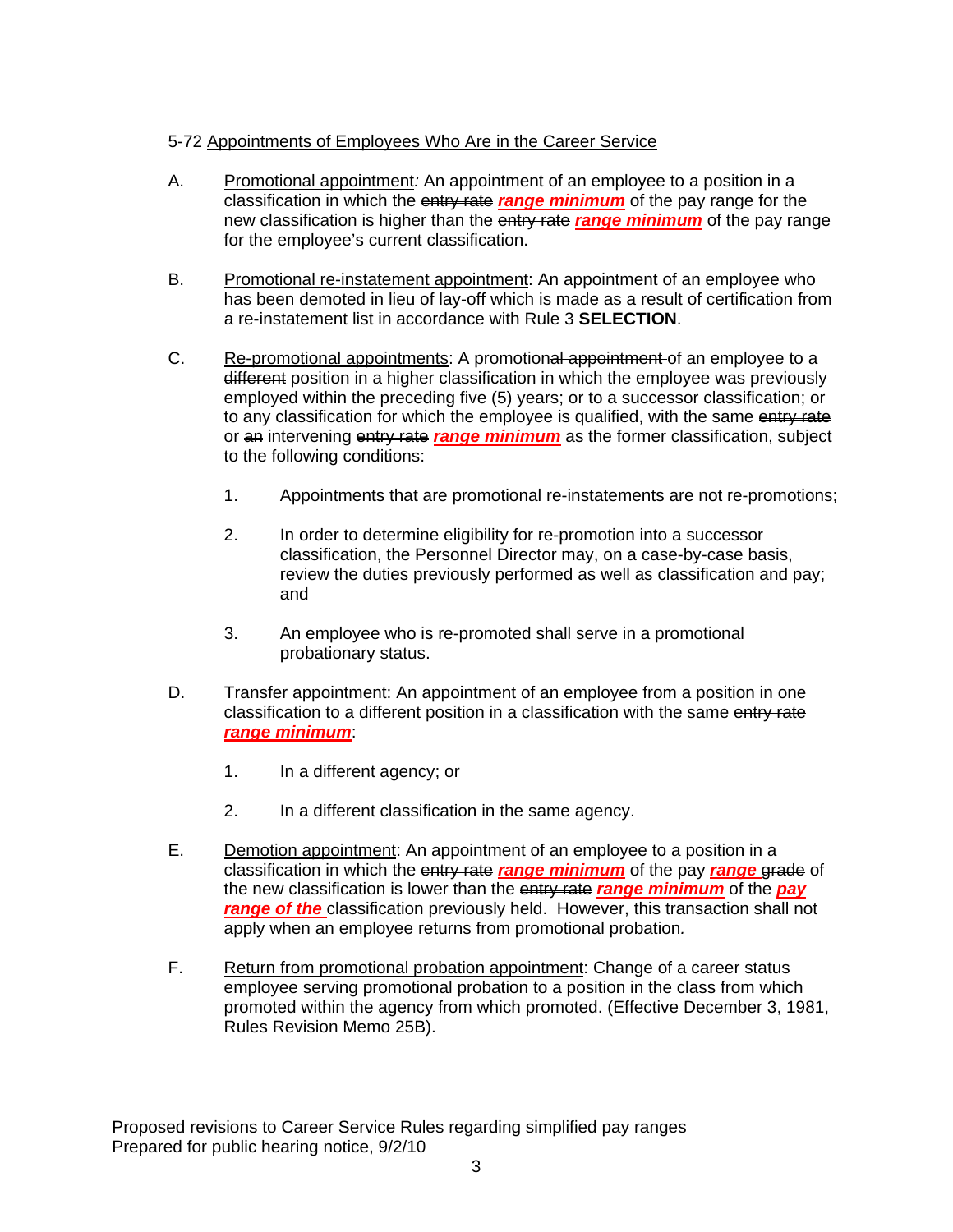# G. End of training or internship probationary period:

- 1. The department or agency shall report to the CSA, in writing, at the conclusion of the trainee or intern probationary period, whether the trainee or intern has successfully completed the probationary period by acquiring the competencies, knowledge, skills and abilities necessary to satisfactorily perform the duties of the position.
- 2. An appointing authority may request, in writing to the Career Service Personnel Director, that the trainee or intern be deemed to have successfully completed the probationary period prior to the employee's completion of the trainee or intern probationary period.
- 3. Upon a determination by CSA that the trainee or intern has successfully completed the trainee or intern probationary period, the department or agency may request that CSA conduct a recruitment so that the trainee or intern may compete for the position.

# 5-84 Reasonable Accommodations for Individuals with Disabilities Policy

F. Reassignment

-----------------------------------

13. If an employee is reassigned to either an equivalent or demotion position, the employee shall be paid at *continue to receive* the step *pay rate closest to the one* he or she earned in the former position *unless this exceeds the range maximum of the pay range of the new classification in which case the employee shall receive the*  range maximum of the pay range of the new classification without a pay increase.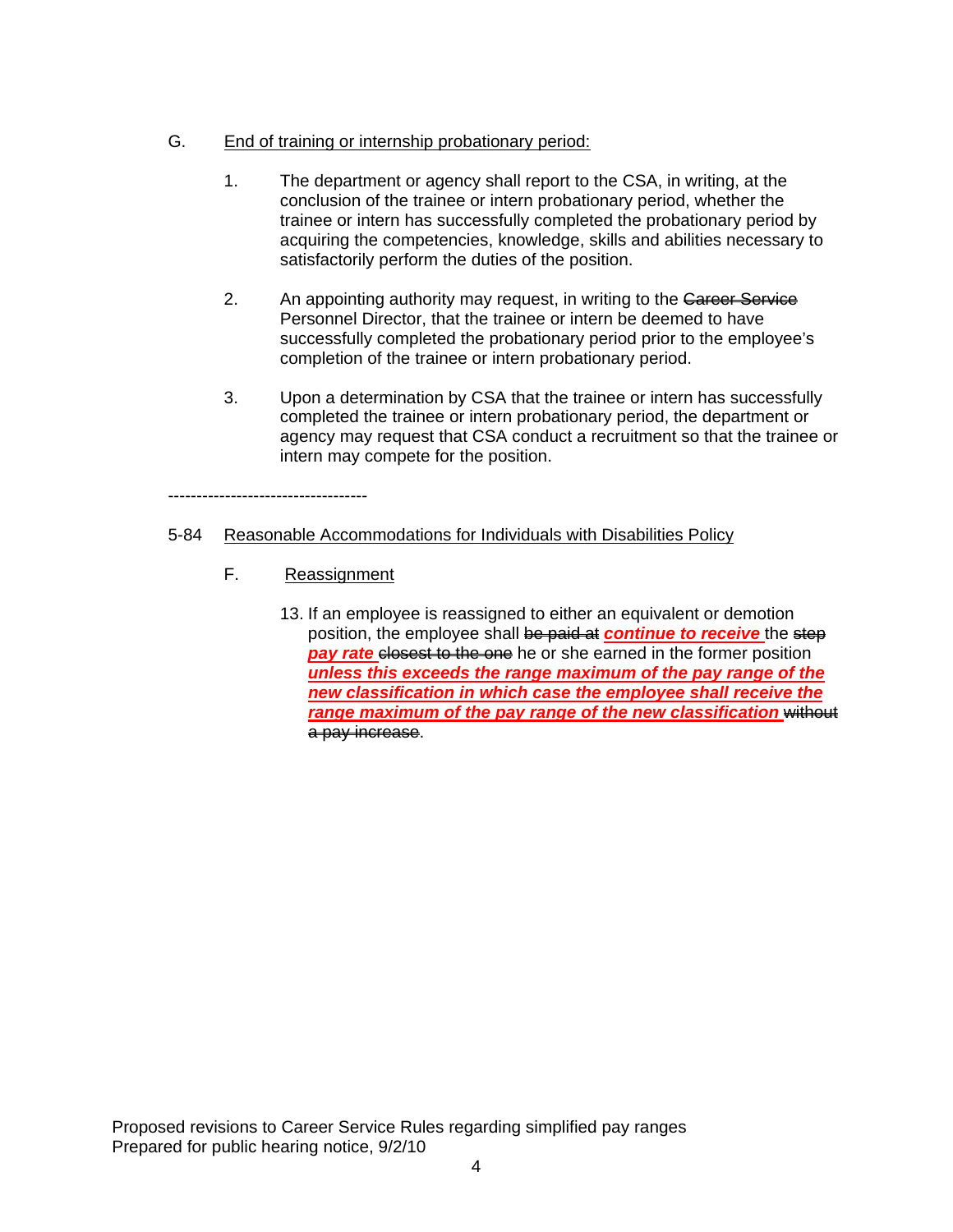# Section 8-10 Definitions

- A. Benchmark classification: A classification that is representative of several classifications within an occupational group for which external pay data can be readily collected.
- B. Classification: One or more positions so nearly alike in the essential character of their duties and responsibilities that the same pay grade, title and specification can be applied, and such that they can fairly and equitably be treated alike under like conditions for all other personnel purposes.
- C. Market survey: The collection, analysis and reporting of external pay data for a number of benchmark classifications.
- D. Occupational groups: Groupings of classifications that are so similar in the nature of the work performed that the same pay survey adjustments can be applied.
- E. Pay survey adjustment: A pay survey adjustment is a change in the pay structure resulting from a comparison with the pay prevailing in the Denver Metropolitan Area.
- F. Pay grades: Identifying numbers for pay ranges within a pay schedule.
- G. Pay ranges: The range of pay in a pay grade beginning at the entry rate *range minimum* and going to the *range* maximum rate of the pay grade. The **A** pay range is established for *assigned to* a classification by the classification and pay ordinance.
- H. Pay schedules: A pay schedule is a listing of the pay grades, and the corresponding pay *ranges* steps for each classification in an occupational group.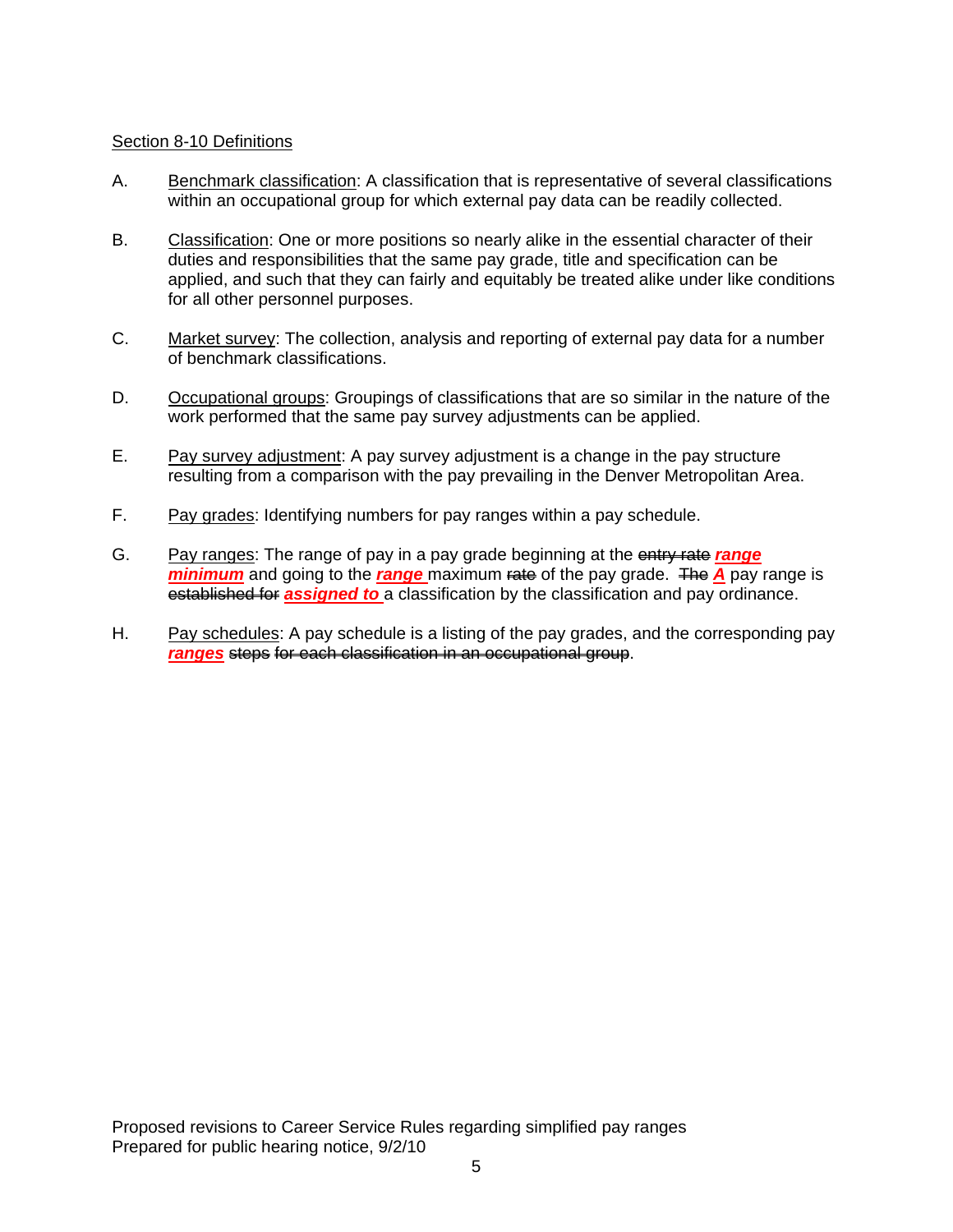# Section 9-5 Definitions

- A. Classification series: The arrangement in sequence of classes that are alike in the kind but not in level. For the purposes of a market adjustment within the salary range, a classification series shall include first line supervisors and lead workers. (Revised effective April 1, 2006; Rules Revision Memo 9C)
- B. Demotion: An appointment of an employee to a position in a classification in which the entry rate *range minimum* of the pay grade of the new classification is lower than the entry rate **range minimum** of the classification previously held.
- C. Employee Internship Appointment: An appointment of an employee to an entry level position in a new classification in accordance with the provisions of the Employee Internship program established by the Career Service Personnel Director ("Personnel Director").
- D. Entry Rate: The first step in a pay range.
- E *C*. Market Conditions: Factors and trends in the market as determined by a compensation analysis that may affect compensation rates such as the supply and demand of workers.
- *D. Pay Factors: Appointing authorities who wish to hire employees at higher than the range midpoint, or increase the salary of promoted employees by more than 6.9%, or provide an equity adjustment must provide CSA with documentation explaining how any or all of the following pay factors affected their decision:*
	- *1. Market conditions;*
	- *2. Related experience;*
	- *3. Previous work record;*
	- *4. Salary history;*
	- *5. Specialization of education;*
	- *6. Quality/quantity of education.*
	- *7. Internal equity;*
	- *8. Level of responsibility accepted;*
- **F** *E*. Promotion: An appointment of an employee to a position in a classification in which the **entry rate** *range minimum* of the pay range for of the new classification is higher than the entry rate *range minimum* of the pay range for of the employee's current classification *previously held*.
- **G F.** Re-allocation: The formal process of assigning an existing position to its proper classification on the basis of the duties performed and the responsibilities exercised. (Revised effective May 3, 2006; Rules Revision Memo 8C)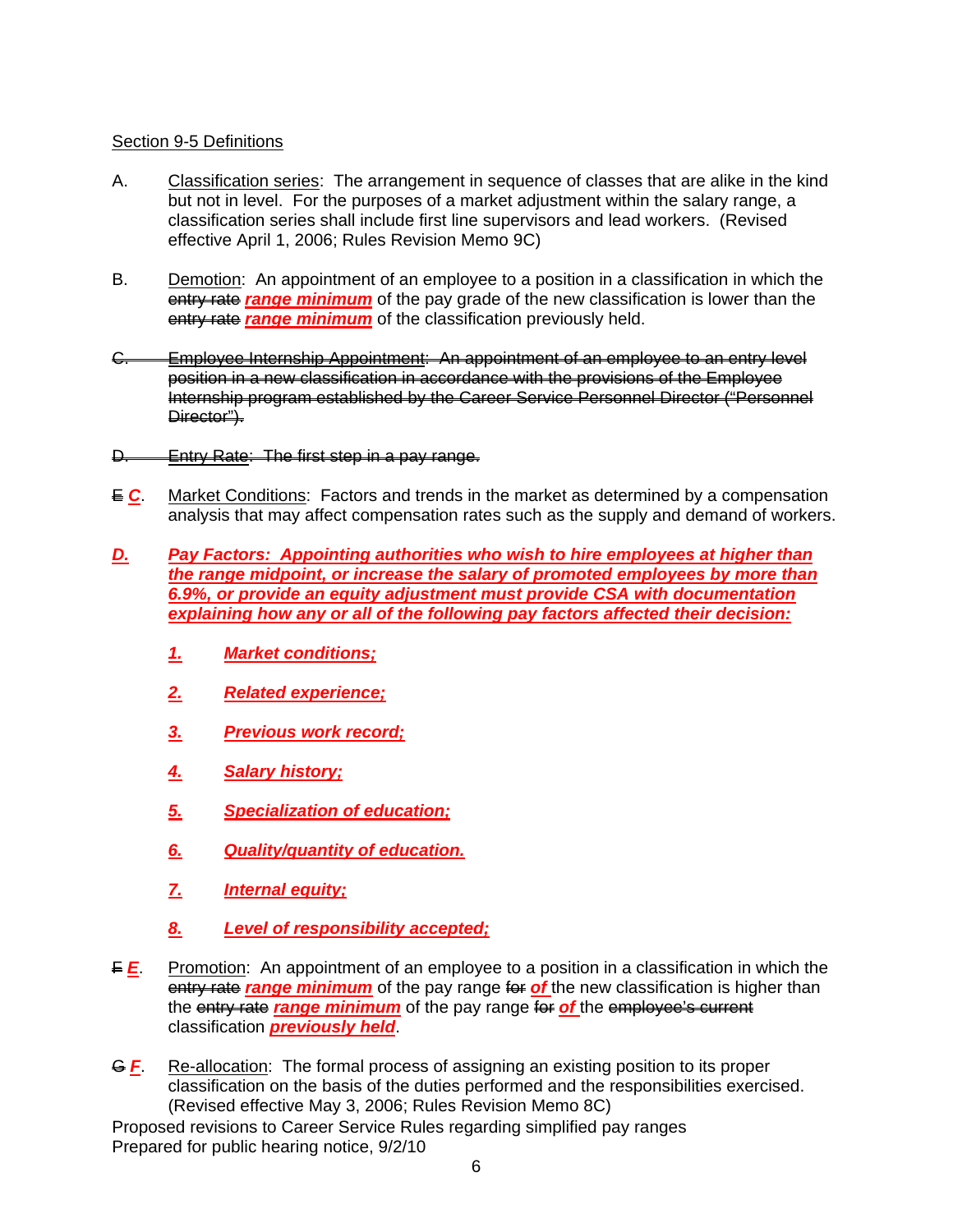- $\# G$ **.** Promotional re-instatement: A promotion of an employee resulting from certification from a re-instatement list.
- *H.* Re-instatement: An appointment of a laid off employee resulting from certification from a re-instatement list.
- **J.** Re-promotion: A promotion of an employee to a position in a higher classification in which the employee was previously employed within the preceding five (5) years, or to a successor classification; or to any classification for which the employee is qualified, with the same entry rate *range minimum* or an intervening entry rate *range minimum* as the former classification. Appointments that meet the definition of a promotional reinstatement are not re-promotions.
- K *J*. Transfer: For the purposes of these rules, a *A*n appointment of an employee to one classification from another, if the entry rate *range minimum* of the pay range for the new classification is the same as the entry rate *range minimum* of the pay range for the classification previously held.

#### Section 9-6 Designees

Appointing authorities, including the *Career Service Personnel Director* ("Personnel Director"), may delegate any authority given to them under this rule to a subordinate employee.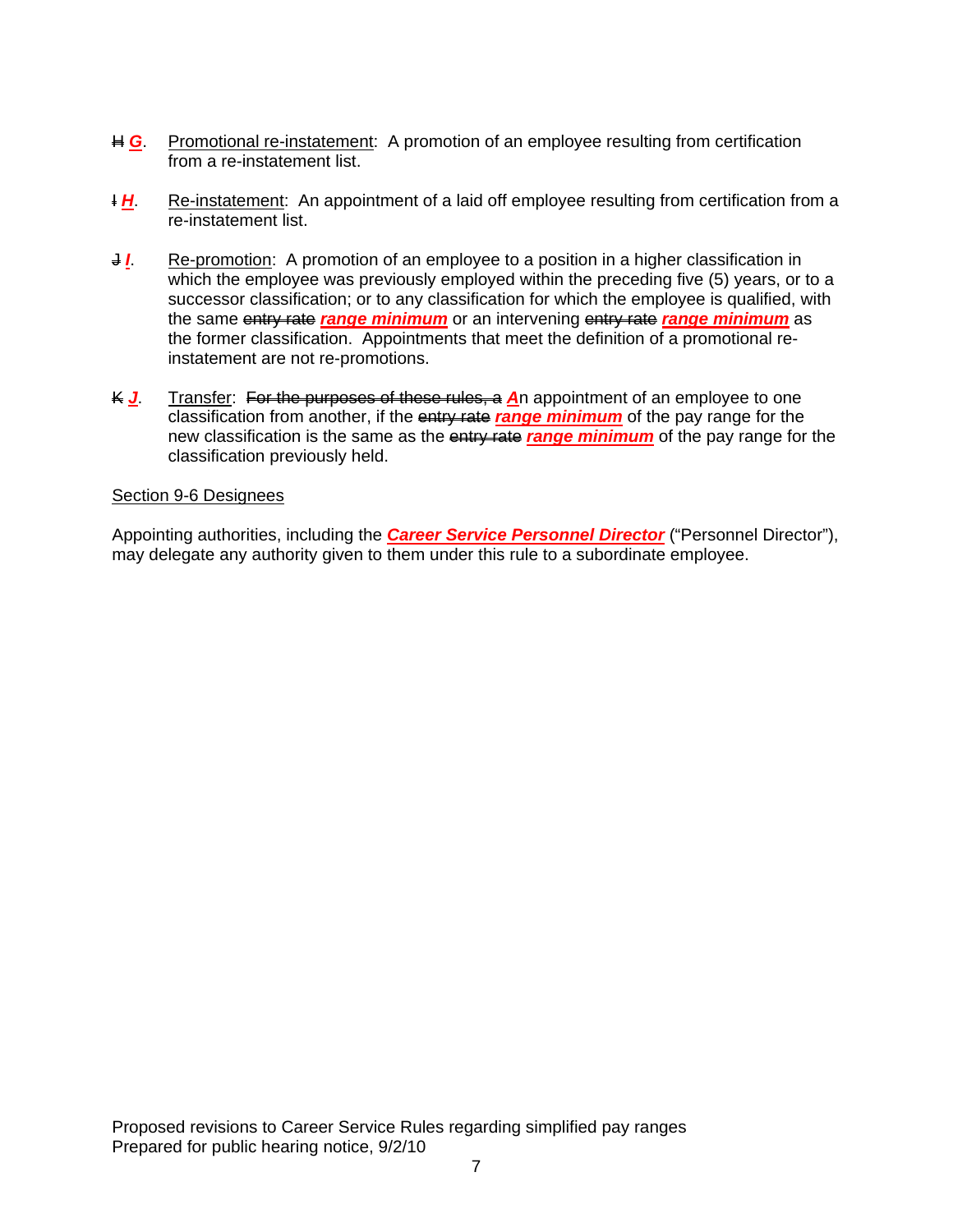# Section 9-20 Pay When First Employed

A. An appointing authority may set pay for a new employee at a step higher than the entry rate *range minimum* (but not to exceed the *range maximum* last step of the applicable pay *range* schedule) if necessary to obtain the services of an unusually well-qualified person. The decision to appoint at a *pay rate* step higher than the entry rate *range minimum* shall be based on any or all of the following pay factors as defined in this *rule.*

1. Market conditions;

2. Related experience;

3. Previous work record;

4. Specialization of education;

5. Salary history;

6. Quality/quantity of education.

In any event, qualifications of the new employee should exceed the minimum qualifications stated in the classification specification, and internal equity shall be considered.

B. The appointing authority shall submit documentation with the Personnel Action Form documenting the justification for hiring an employee at or above *the mid-point of the*  applicable pay range step "11" in a non-exempt pay schedule or at or above step "13" in an exempt pay schedule.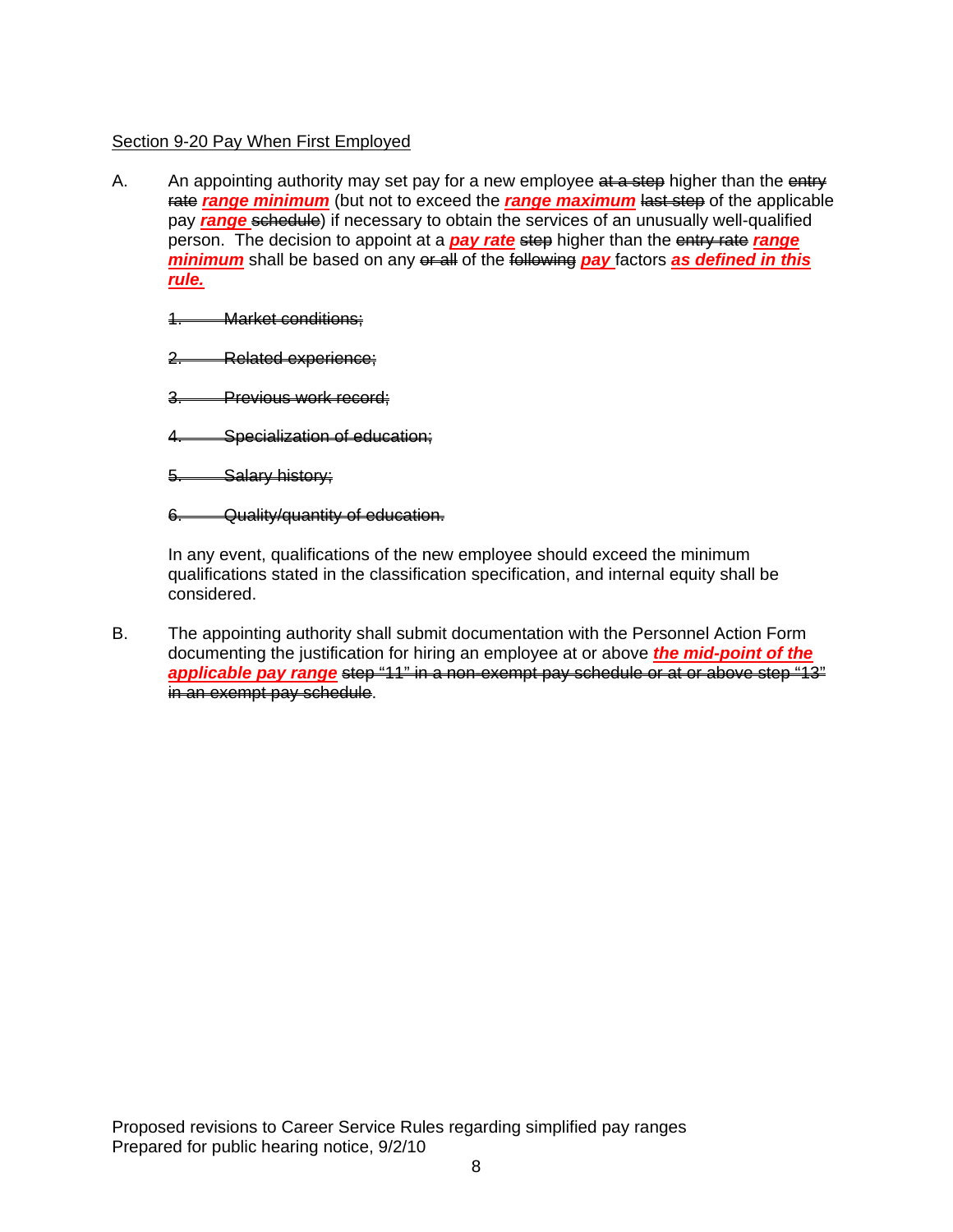# Section 9-30 Changes in Classification and Pay

A change in an employee's classification may occur through promotion, transfer, demotion, Employee Internship Appointment, re-allocation, or re-instatement.

9-31 Promotion and re-promotion (Revised effective May 20, 2008; Rule Revision Memo 28C)

- A. Upon promotion an employee's pay shall be *increased by at least set at the* closest matching **step** in the new pay grade to a six and nine-tenths percent (6.9%) increase, except that under appropriate circumstances, the provisions of subsection 9-31 B. may be applied. If there is no step in the new pay range that exactly matches the employee's pay with a 6.9% increase, the pay shall be set at the step in the new pay range that is closest to the amount of the 6.9% increase, even if this results in an increase of less than 6.9%. In no event shall the pay upon promotion be lower than the entry rate *range minimum* or exceed the **range maximum** last step of the pay range for of the new classification.
- B. The appointing authority may designate the pay upon promotion at a rate higher than six and nine-tenths percent (6.9%) to obtain the services of an unusually well-qualified candidate. The decision to set pay upon promotion at a rate higher than 6.9% shall be based on any exall of the following pay factors as defined in *this rule.*
	- **Internal equity;**
	- **Market conditions:**
	- 3. Related experience;
	- 4. Previous work record;
	- Specialization of education;
	- 6. Salary history;
	- Level of responsibility accepted;
	- 8. Quality/quantity of education.
- C. The appointing authority shall submit documentation with the Personnel Action Form documenting the justification for increasing pay upon promotion by more than the amount allowed under the provisions of subsection 9-31 A.
- D. Within the short range pay schedule the employee's pay shall be *increased by*  set at the closest matching step in the new pay grade to a five percent (5%) increase *but* not to exceed the *range maximum* last step of the pay range for *of*  the new classification. If there is no step in the new pay range that exactly matches the employee's pay with a 5% increase, the pay shall be set at the step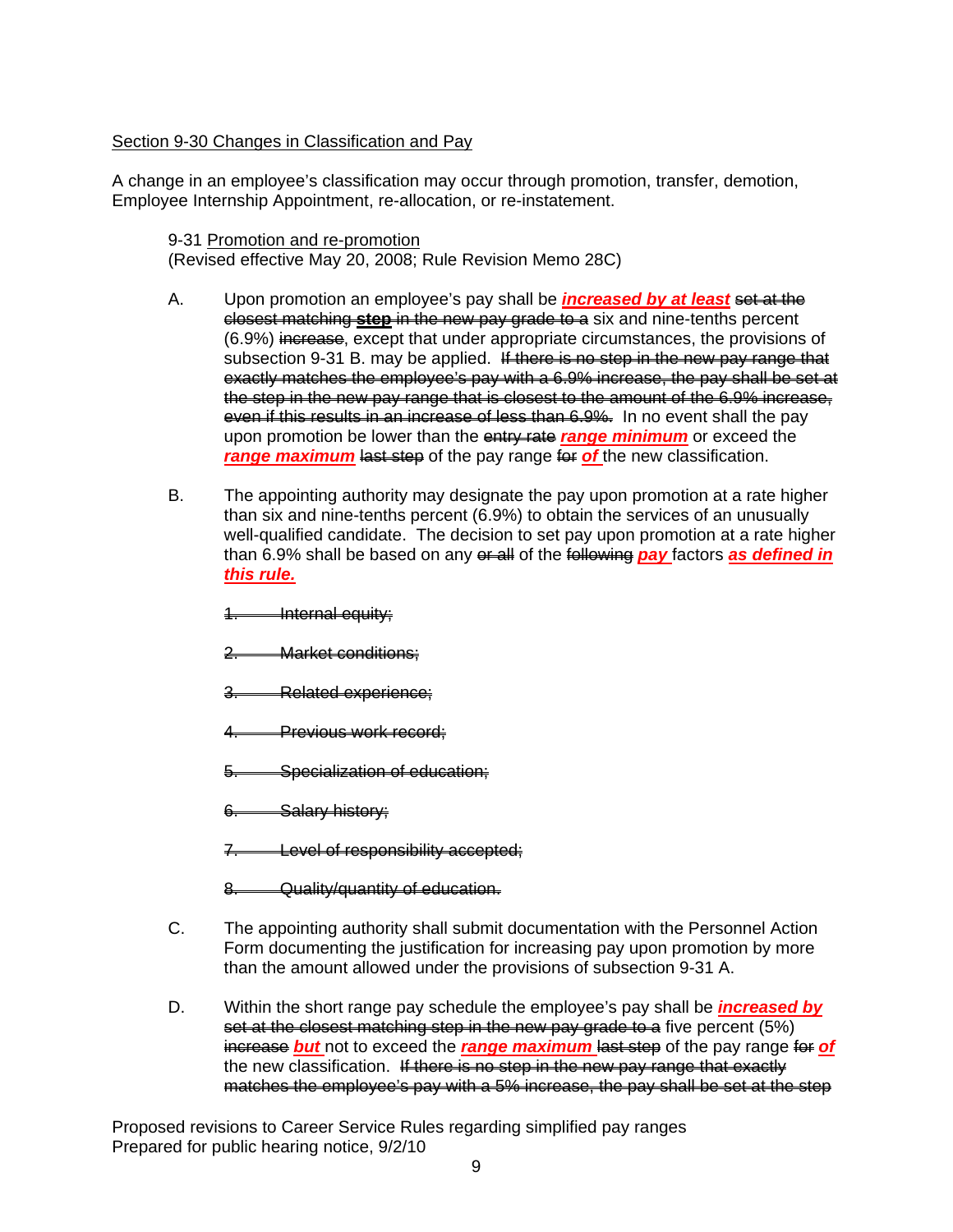in the new pay range that is closest to the amount of the 5% increase, even if this results in an increase of less than 5%.

- E. Demotion and subsequent re-promotion:
	- 1. If an employee demotes without a loss in pay, that employee is not eligible for an increase in pay upon re-promotion if such re-promotion occurs within twelve months following the date of the demotion.
	- 2. In all other circumstances, an employee being re-promoted will have their pay set under the provisions of subsection 9-31 A.

# 9-32 Transfers

When an employee transfers, the employee shall receive the same pay as before the transfer, unless that would be more than the *range maximum* last step of the new pay range *of the new classification*. In that case the employee's pay shall be set at the **range maximum** lest step of the new pay range of the new classification.

### 9-33 Demotion

- A. Voluntary demotion:
	- 1. A voluntary demotion is a demotion initiated through the request or application of an employee.
	- 2. When an employee voluntarily demotes, pay shall be set by the appointing authority and shall not be decreased by more than six and nine-tenths percent (6.9%), unless doing so is necessary to keep the employee's pay from exceeding the *range maximum* last step of the pay range of the new classification. Before the pay can be set at a pay rate higher than the employee's current pay rate, the Personnel Director's prior approval will be required.
- B. Demotion in lieu of lay-off: Upon a demotion in lieu of lay-off, the *employee shall continue to receive the pay rate he or she earned before the demotion unless this exceeds the range maximum of the pay range of the new classification in which case the employee shall receive the range maximum of the pay range of the new classification.* pay shall be maintained at the level received before the demotion, or at the last step of the pay range in the new classification, whichever is lower. If the level received before the demotion does not correspond to a step in the new pay range, the closest higher step shall be paid.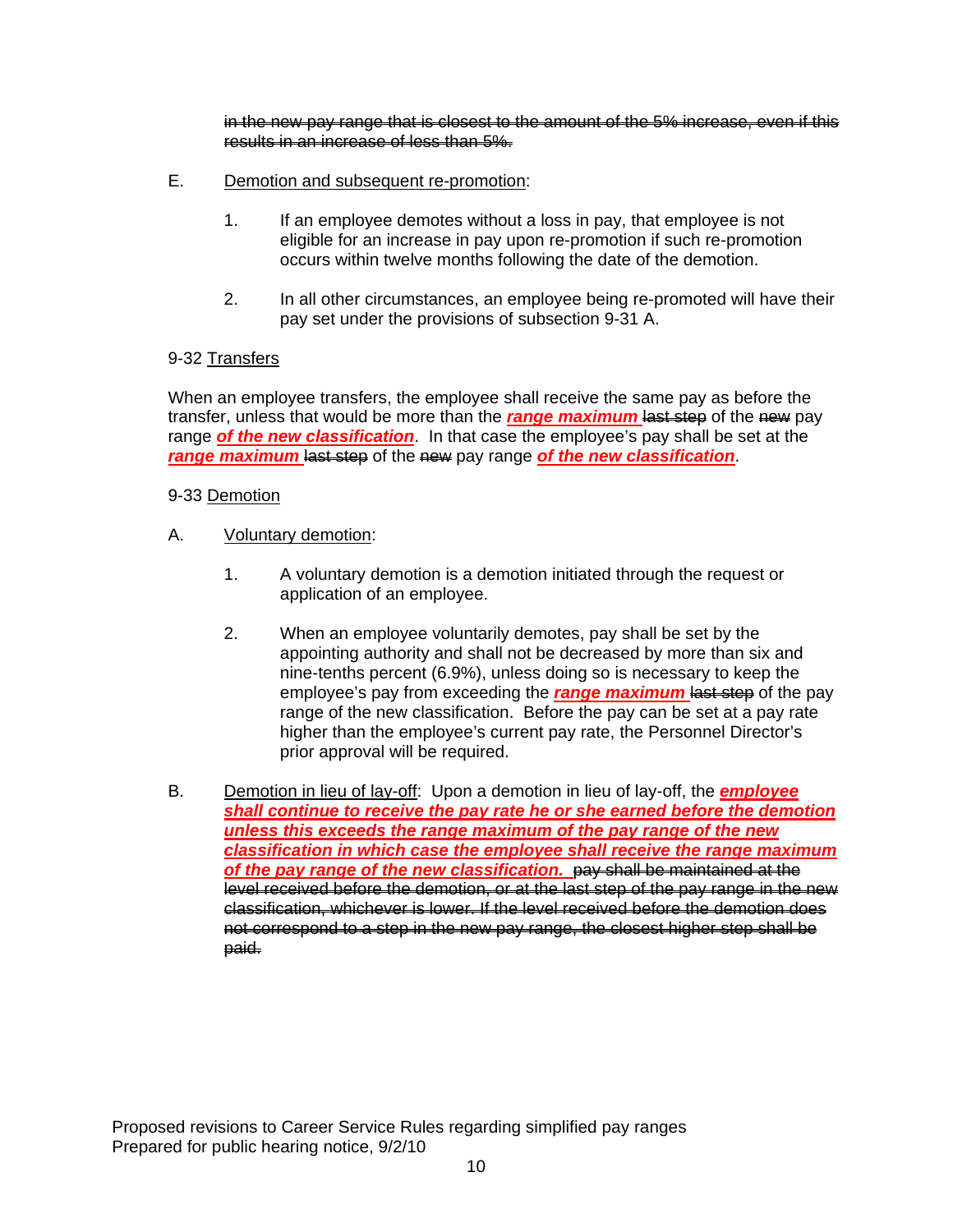- C. Involuntary demotion:
	- 1. An involuntary demotion is a demotion initiated:
		- a. Through disciplinary action in accordance with Rule 16 **DISCIPLINE AND DISMISSAL**; or
		- b. In lieu of disqualification in accordance with Rule 14 **SEPARATION OTHER THAN DISMISSAL**; or
		- c. In lieu of separation during employment probation in accordance with Rule 5 **APPOINTMENTS AND STATUS**.
	- 2. When an employee is involuntarily demoted, pay shall be set by the appointing authority. At least a six and nine-tenths percent (6.9%) reduction shall be required.
- D. In no event shall the pay upon demotion be lower than the entry rate *range minimum* or exceed the *range maximum* last step of the pay range for of the new classification.

# 9-34 *Return from Promotional Probation* Employee Internship Appointment

*When an employee is returned from promotional probation, the employee shall receive the same pay the employee was receiving before the promotion. However, this amount shall be adjusted to take into account the effect of any pay changes (such as a a merit increase) or classification changes to the employee's former classification, that occurred during the period after the promotion and before the return from promotion.*

When a current Career Service employee accepts an Employee Internship Appointment, pay shall be set by the appointing authority. Any step between step "1" and step "9" of the non-exempt pay schedule or step "11" of the exempt pay schedule may be designated. In no event shall the new pay be lower than the entry rate or higher than step "9" of the non-exempt pay schedule or step "11" of the exempt pay schedule for the new classification.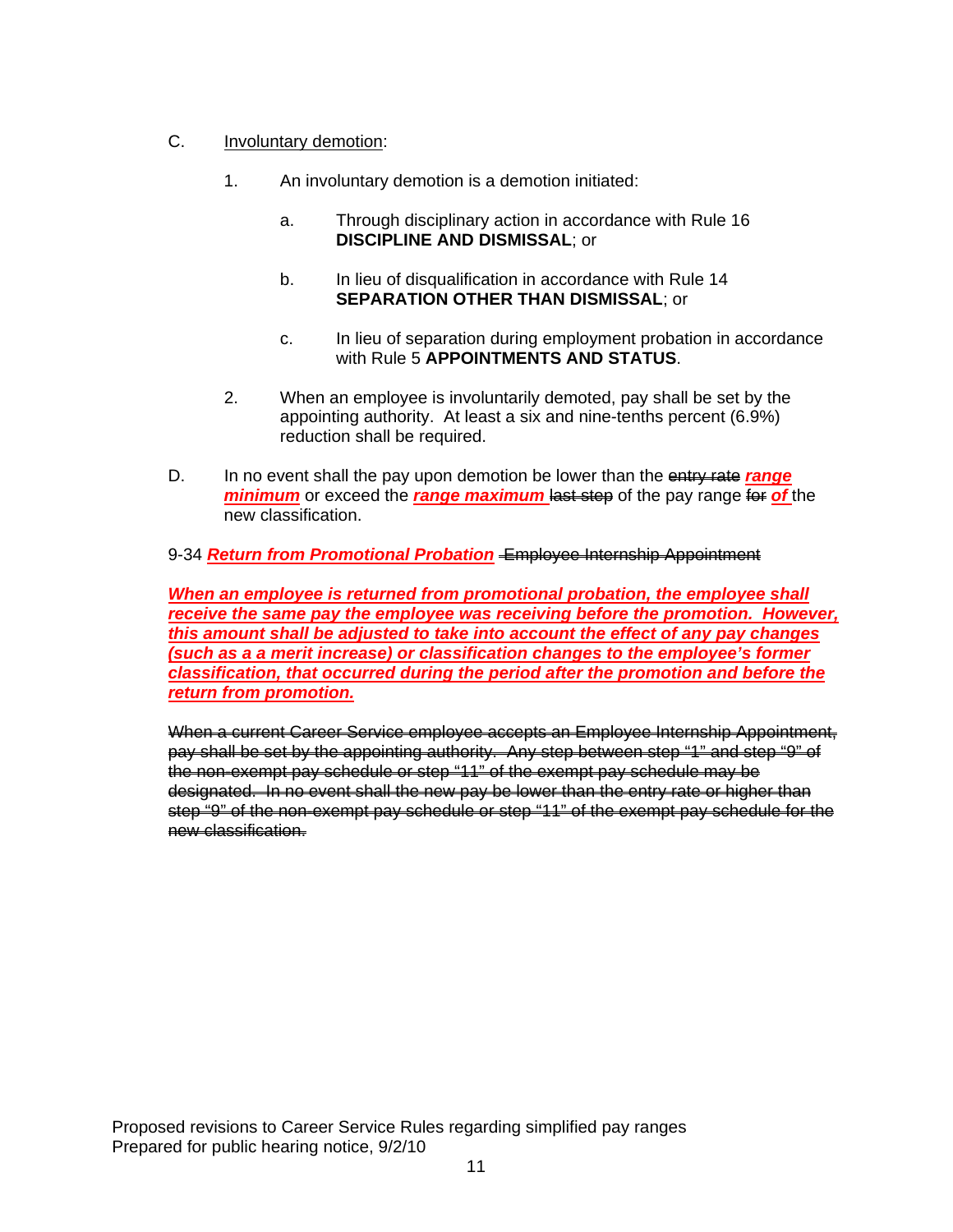# 9-35 Re-allocation

When an employee transfers, the employee shall receive the same pay as before the transfer, unless that would be more than the **range maximum lest step** of the new pay range *of the new classification*.

- A. When a position is re-allocated to another classification, the incumbent  $\frac{1}{2}$  pay shall *receive the same pay as before the re-allocation unless that would be less than the range minimum of the pay range of the new classification be* set at a step that is closest to that employee's existing rate of pay without losing pay. *In that case the employee's pay shall be set at the range minimum of the pay range of the new classification.* If the employee's pay is higher than the *range maximum* last step of the pay range of the new classification, the employee's pay shall remain at the employee's existing rate of pay until such time that either:
	- 1. The employee changes positions; or
	- 2. The pay range of the new classification catches up to the employee's rate of pay when the pay range is adjusted.

### In no event shall the employee receive less than the entry rate of the pay range of the new classification.

- B. When an employee meets the requirements to progress to a higher classification in a current delegated progressive classification series and the Personnel Director approves the progression to the higher classification, the employee's pay shall be set *increased by* at a step that reflects a two and one quarter percent (2.25%) increase in pay. In no event shall the employee receive less than the entry rate *range minimum* of the pay *range* grade of the new class*ification*.
- C. When a classification is changed to a different occupational group, pay grade, and/or pay range as the result of a re-allocation as described in Rule 7 **CLASSIFICATION**, the pay for employees in that classification shall *remain the same as it was before the re-allocation* be set at the step in the new pay range that is closest to the employees' current rate of pay without a loss in their current pay. In no event shall an employee receive less than the entry rate *range minimum* of the new pay range *of the new classification*.

# 9-36 Re-instatement Appointment or Promotional Re-instatement Appointment

Upon re-instatement or promotional re-instatement, either after lay-off or after demotion in lieu of lay-off, an employee's pay shall be set at the rate of pay the employee received immediately prior to such lay-off or demotion in lieu of lay-off. If payment at this rate would result in a decrease in pay for a current City employee, the pay rate shall be set at the pay step closest to the employee's present rate of pay, without a loss in pay. In no event shall the pay rate be lower than the entry rate *range minimum* of the pay range.

Proposed revisions to Career Service Rules regarding simplified pay ranges Prepared for public hearing notice, 9/2/10

--------------------------------------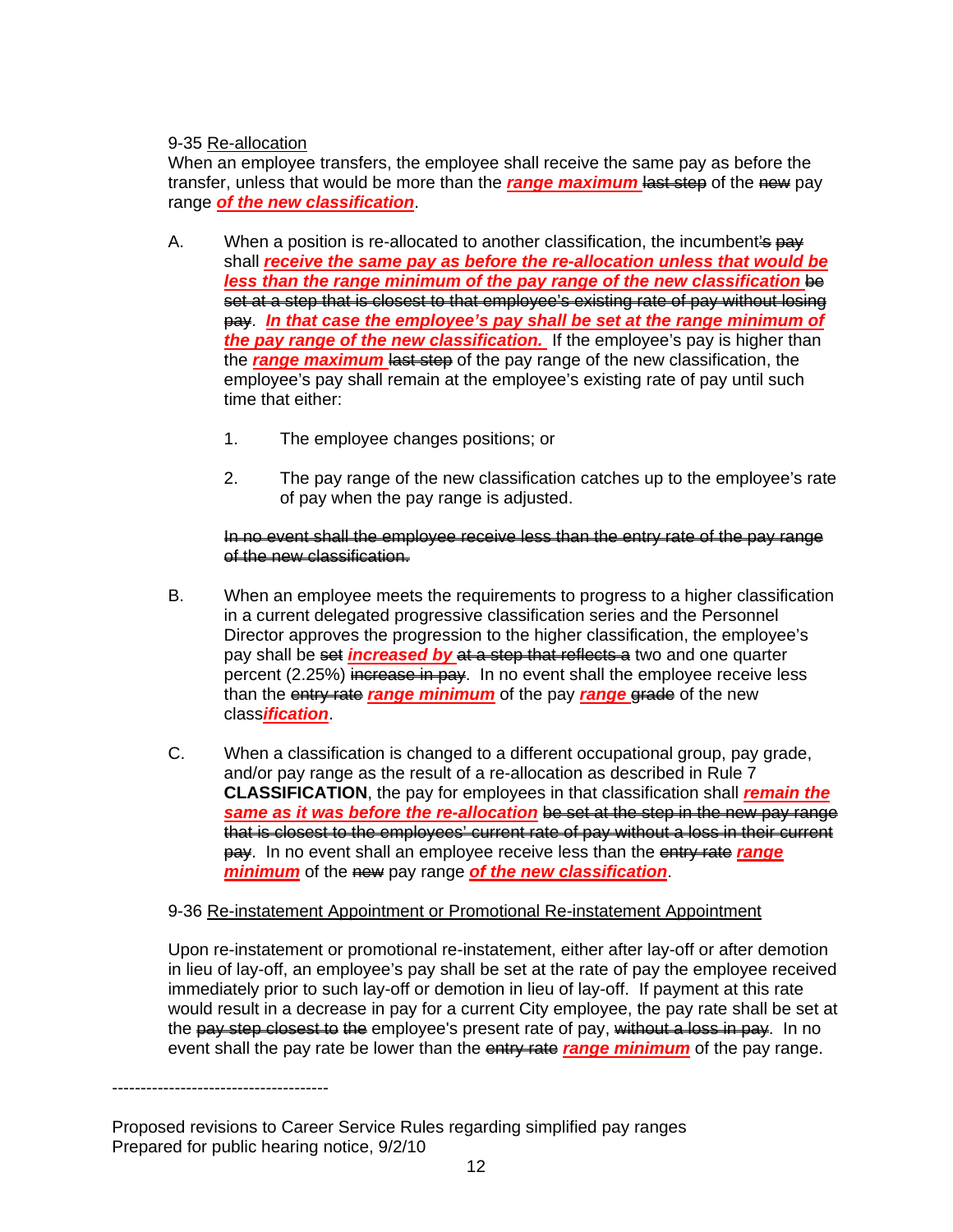# Section 9-50 Recruitment and Retention Pay

- C. Counter offer:
- 2. An appointing authority may make a counter offer to an employee when the following conditions have been met:
	- b. The counter offer does not exceed the *range maximum of* highest step  $\frac{1}{10}$  the pay range the employee occupies at the time the offer is extended;

------------------------------------------

# 9-62 Equipment Differential

D. The total base pay for any pay period, excluding overtime and shift differential, shall not exceed the **range maximum of last step** of the higher level classification.

-----------------------------------------

# Section 13-10 Definitions:

- D. Merit Increase: Periodic increase to an employee's base rate of pay determined by an employee's PEP rating and current pay **rate** step.
- E. Merit Payment: Lump sum payment of one percent (1%) of an employee's current annual salary (before any applicable withholding) determined by the employee's PEP rating and current pay *rate* step. A merit payment will not increase an employee's base rate of pay.

-----------------------------------

# Section 13-60 Eligibility for Merit Increases and Merit Payments

B. 1. The funding for merit increases and merit payments is provided in the annual appropriation ordinance. The *pay increase* number of steps associated with a particular performance rating shall be reviewed annually and adjusted as necessary to reflect prevailing practices in the community. The award of merit increases and merit payments is contingent upon this annual appropriation being approved by City Council. In case of a conflict between ordinance and these rules, the ordinance will prevail.